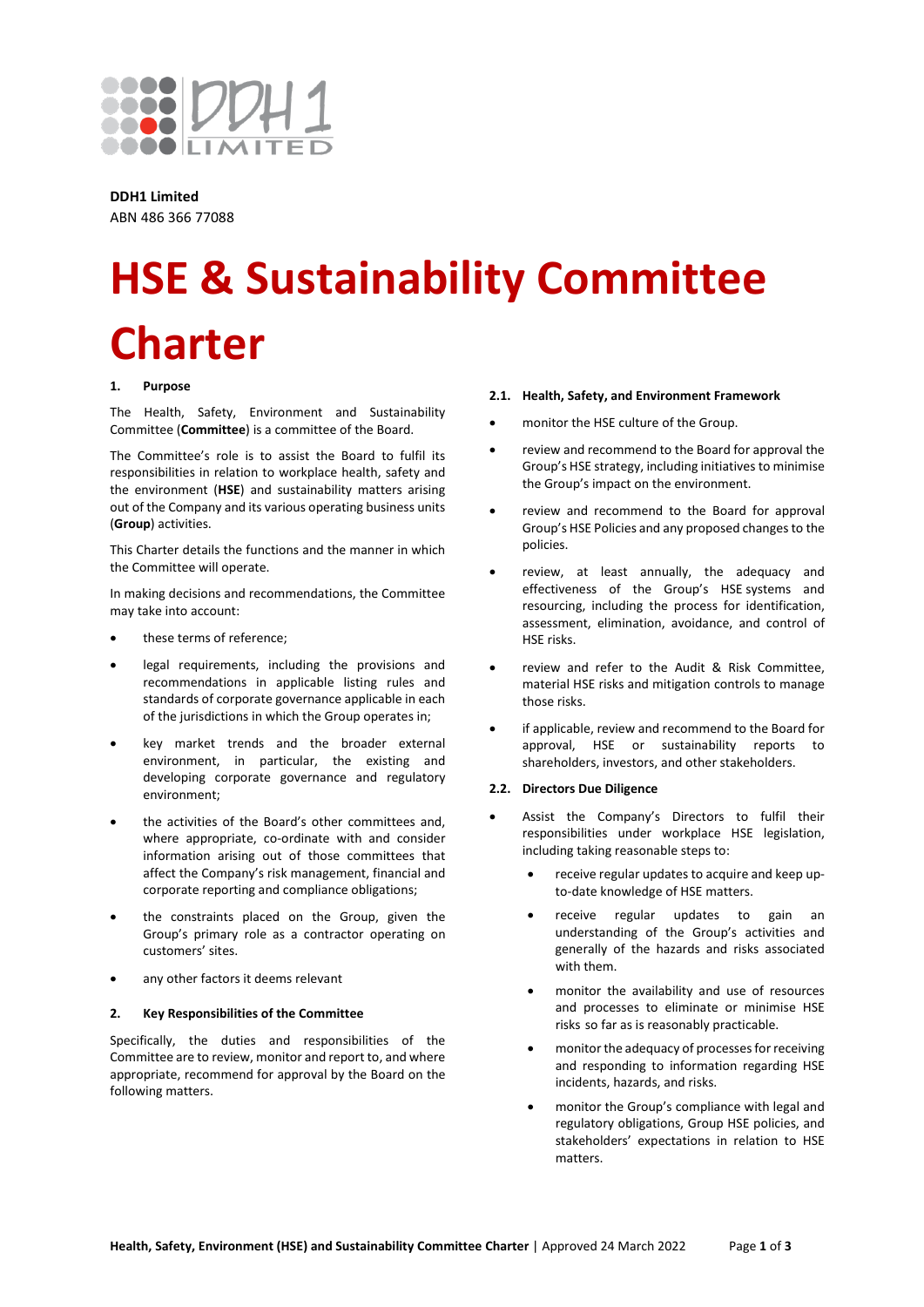

• engage in the verification of HSE systems and controls over critical HSE risk, as is reasonably practicable.

# **2.3. Health and Safety**

- review and recommend to the Board for approval the Group's annual public safety targets, including the key performance indicators for the safety component of remuneration incentive plans for the CEO and other key executives.
- consider the reports provided by Management regarding the effectiveness of health and safety management systems, including:
	- reports on workplace health and safety performance of the Group against agreed targets.
	- reports and investigations into significant health and safety incidents with the potential to have a material impact on any Group business unit, including the timeliness of the response to the incident, remediation, and the status of corrective actions to prevent reoccurrence.
	- reports on material safety enforcement actions, and Management's recommendations for improvements.
- review reports from any appointed internal or external auditor or advisor, covering material health and safety issues arising from an audit or review and the status of actions taken by the CEO.

## **2.4. Sustainability**

- review and recommend to the Board for approval, the Group's public statements on sustainability targets.
- consider the reports provided by Management regarding the effectiveness of environmental management systems, including:
	- reports on the sustainability performance of the Group against agreed targets.
	- reports and investigations into significant environmental incidents with the potential to have a material impact on any Group business unit, including the timeliness of the response to the incident, remediation, and the status of corrective actions to prevent reoccurrence.
	- reports of material environmental enforcement actions, and Management's recommendations for improvements.
- review reports from any appointed internal or external auditor or advisor, covering material sustainability issues arising from an audit or review and the status of actions taken by the CEO.
- review of significant programs aimed at reducing the Group's carbon footprint.

## **2.5. Cultural Heritage and Indigenous Affairs**

• monitor the Group's cultural heritage obligations and initiatives to promote indigenous affairs.

## **2.6. Other Responsibilities**

• consider any other matters delegated by the Board to the Committee.

## **3. Site Visits**

While the Committee will rely primarily on reporting provided by Management and independent third-party verification to carry out its role, Committee members will also participate in a program of site visits. The purpose of those visits is to increase Committee members' understanding of the health, safety, and environmental risks faced by the Group and to further raise the profile of the Company's values with employees on-site and, in particular, with site management.

Site visits are a part of the Committee's reasonable due diligence system to assess the Group's HSE regulatory compliance.

Committee members generally do not represent themselves as experts in the fields of health, safety, environment, or risk management. As such, it is not the responsibility of Committee members to conduct health, safety, or environment risk reviews when visiting sites.

# **4. Monitoring Redress of Ineffective Resources, Processes and Performance**

Reporting provided by Management, auditors or independent third-party verification may indicate that the Company's resources, processes, or performance with respect to health, safety and the environment have been found to be ineffective in a material respect or otherwise unsatisfactory in a material respect.

If that occurs, the Committee will, on the Board's behalf, monitor implementation of the steps recommended by Management, auditors, or the third-party to seek to ensure that, in a timely manner, the resources, process, or performance becomes effective or otherwise satisfactory.

# **5. Access to Information and Independent Advice**

The Committee shall have unrestricted access to Management, any appointed internal or external auditors, and any information to enable it to fulfil its functions appropriately.

The Committee is authorised to obtain any independent legal advice or other professional advice that it considers necessary to perform its role.

The Committee is a review and advice committee and has no decision-making authority and holds no delegated authority from the Board unless otherwise expressed in this Charter.